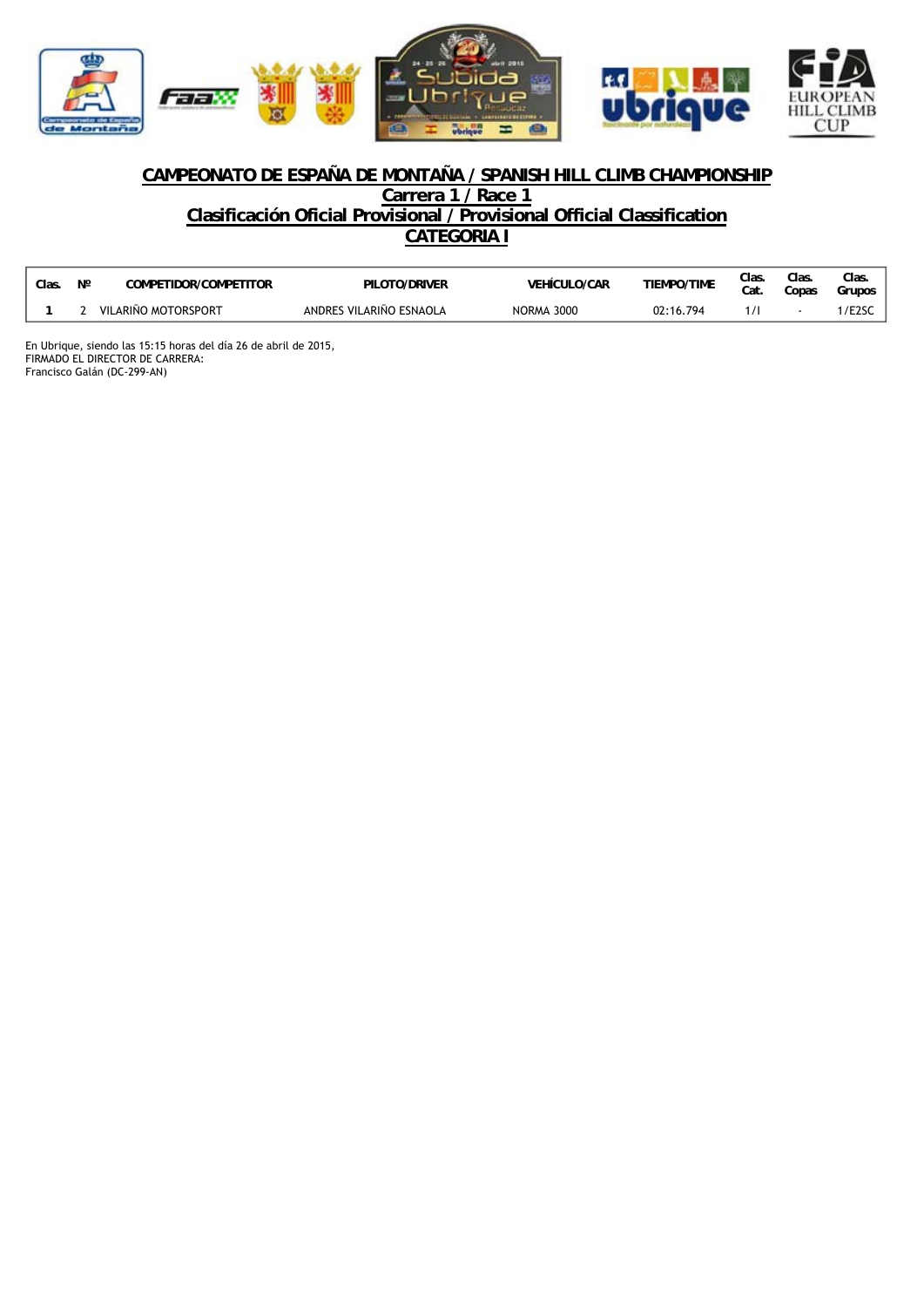

## **CAMPEONATO DE ESPAÑA DE MONTAÑA / SPANISH HILL CLIMB CHAMPIONSHIP**

**Carrera 2 / Race 2**

**Clasificación Oficial / Official Classification**

**CATEGORIA I**

| Clas. | Ν° | COMPETIDOR/COMPETITOR | PILOTO/DRIVER           | <b>VEHICULO/CAR</b> | <b>TIEMPO/TIME</b> | Clas.<br>Cat. | Clas.<br>Copas | Clas.<br>Grupos    |
|-------|----|-----------------------|-------------------------|---------------------|--------------------|---------------|----------------|--------------------|
|       |    | VILARIÑO MOTORSPORT   | ANDRES VILARIÑO ESNAOLA | NORMA 3000          | 03:12.815          |               |                | /E <sub>2</sub> SC |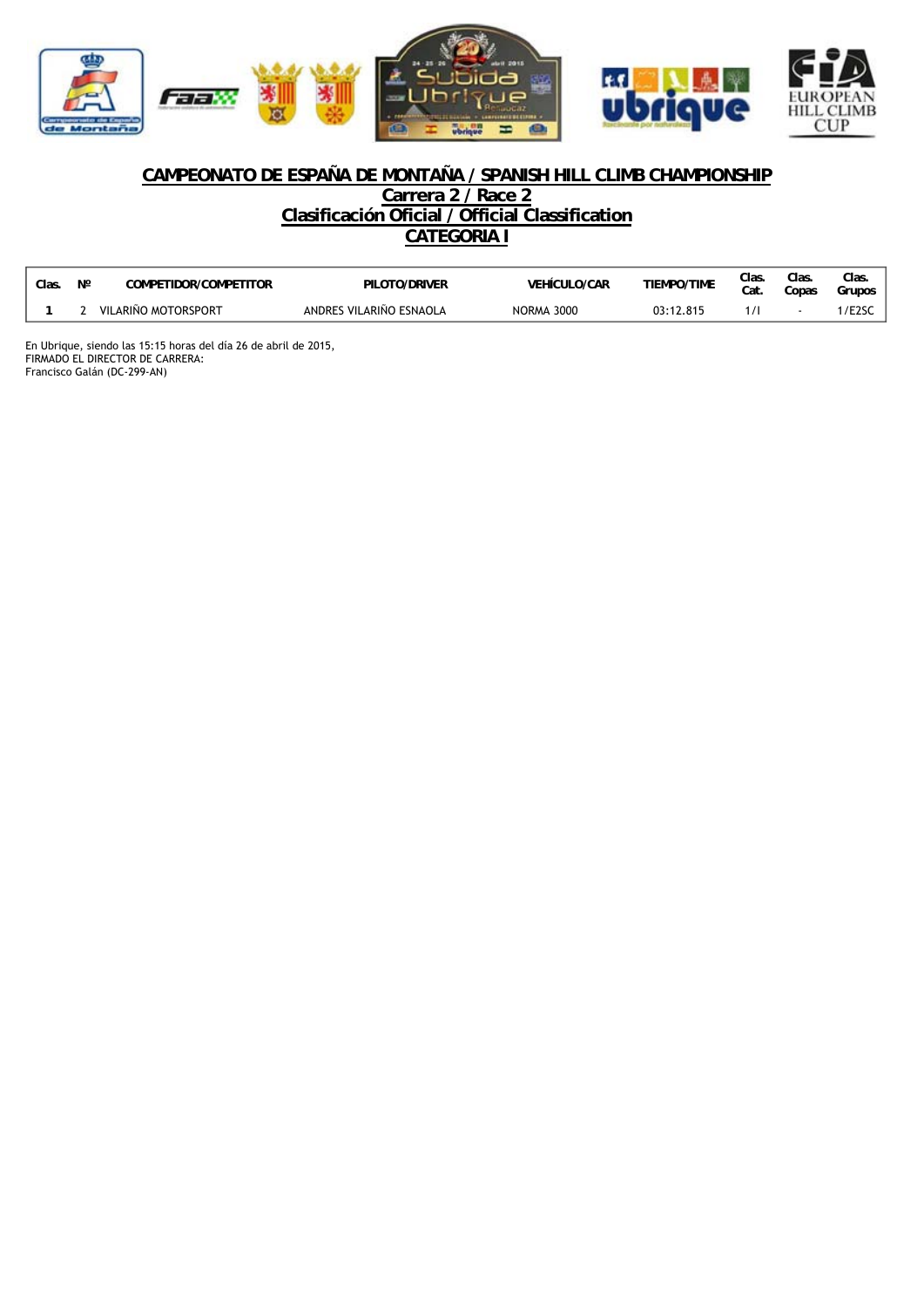

## **CAMPEONATO DE ESPAÑA DE MONTAÑA / SPANISH HILL CLIMB CHAMPIONSHIP Carrera 3 / Race 3**

**Clasificación Oficial Provisional / Provisional Official Classification CATEGORIA I**

| Clas. | <b>NIO</b> | COMPETIDOR/COMPETITOR | PILOTO/DRIVER           | <b>VEHÍCULO/CAR</b> | <b>TIEMPO/TIME</b> | Clas.<br>Cat | Clas.<br>Copas | Clas<br>Grupos     |
|-------|------------|-----------------------|-------------------------|---------------------|--------------------|--------------|----------------|--------------------|
|       |            | VILARIÑO MOTORSPORT   | ANDRES VILARIÑO ESNAOLA | <b>NORMA 3000</b>   | 02:54.242          |              |                | /E <sub>2</sub> SC |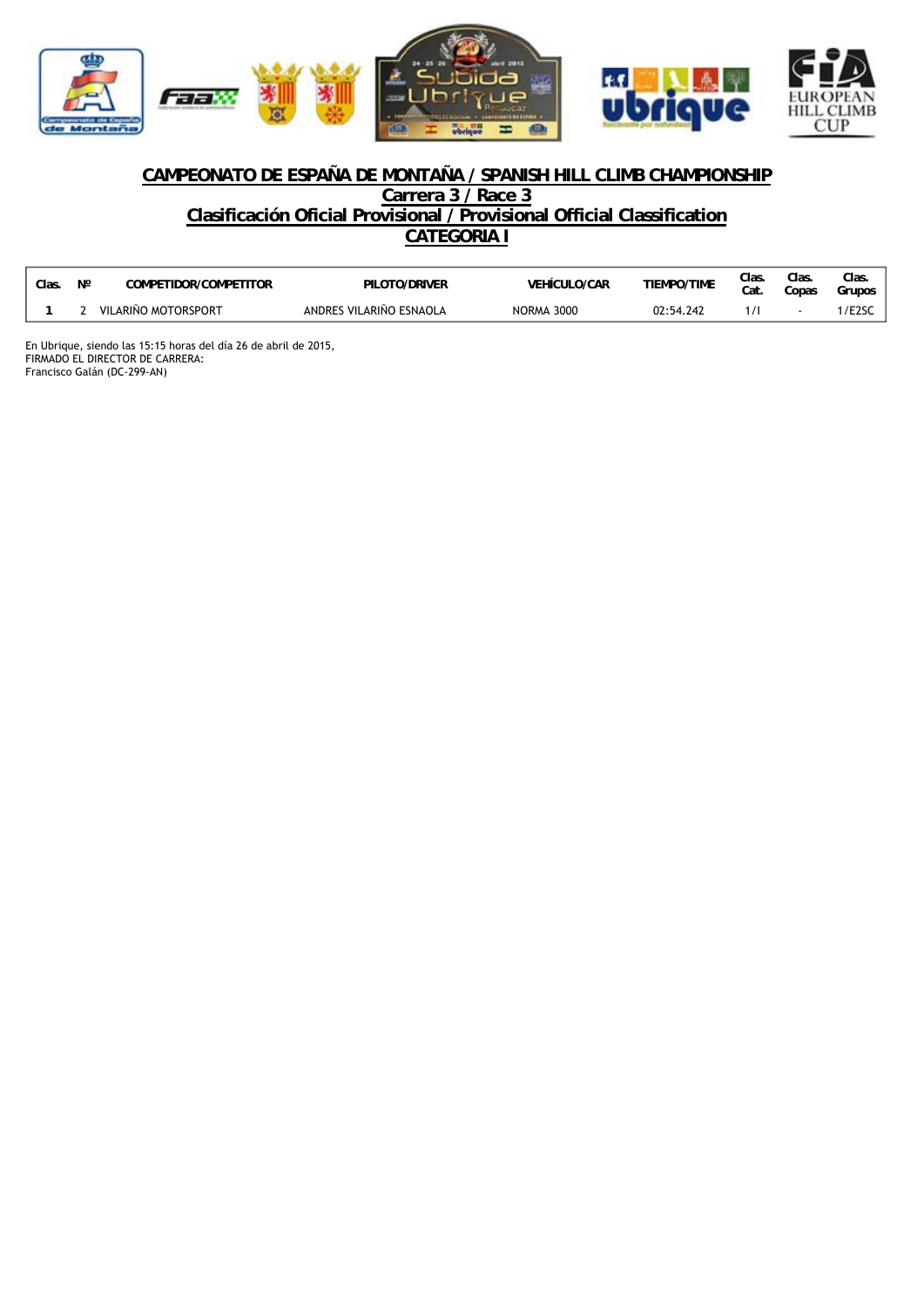



## **CAMPEONATO DE ESPAÑA DE MONTAÑA / SPANISH HILL CLIMB CHAMPIONSHIP Carrera 1 / Race 1 Clasificación Oficial Provisional / Provisional Official Classification CATEGORIA II**

| Clas. | N° | COMPETIDOR/COMPETITOR           | PILOTO/DRIVER                     | <b>VEHÍCULO/CAR</b> | <b>TIEMPO/TIME</b> | Clas.<br>Cat. | Clas.<br>Copas | Clas.<br>Grupos |
|-------|----|---------------------------------|-----------------------------------|---------------------|--------------------|---------------|----------------|-----------------|
|       | 8  | LANGREO MOTOR CLUB              | JAVIER VILLA GARCIA               | <b>BRC B49</b>      | 02:18.201          | 1/II          | 1/CM           | 1/CM            |
| 2     |    | DURANGALDE RACING ELKARTEA      | JOSEBA IRAOLA LANZAGORTA          | DEMON CAR EVO 2     | 02:21.486          | 2/II          | 2/CM           | 2/CM            |
| 3     | 5. | AMP CLASSIC                     | JOSE ANTONIO LOPEZ-FOMBONA ALONSO | AUDI QUATTRO DTM    | 02:22.289          | 3/11          | $\sim$         | 1/E2SH          |
| 4     | 6. | ESCUDERIA EDA COMPETICION       | JONATHAN ALVAREZ ARIAS            | BRC CM05 EVO        | 02:24.218          | 4/II          | 3/CM           | 3/CM            |
| 5     | 12 | ESCUDERIA LOCAL SPORT           | MANUEL AVILES LAGUNA              | DEMON CAR CM1000    | 02:25.621          | 5/11          | 4/CM           | 4/CM            |
| 6     | 9  | <b>CELANOVA MOTOR</b>           | <b>CESAR RODR4IGUEZ ALONSO</b>    | <b>BRC B49</b>      | 02:26.747          | 6/II          | 5/CM           | 5/CM            |
|       |    | 15 CLUB MOTOR CIRCUITO DE JEREZ | ALBERTO GARCIA MATEOS             | SILVER CAR S2       | 02:28.965          | 7/II          | 6/CM           | 6/CM            |
| 8     |    | 10 NALON AUTO SPORT             | JOSE ALBINO GARCIA HEVIA          | SILVER CAR S2       | 02:32.273          | 8/II          | 7/CM           | 7/CM            |
| 9     | 11 | AUTOMOVIL CLUB JEREZ            | JOSE MANUEL HIDALGO HERRERA       | SILVER CAR S2       | 02:34.015          | 9/II          | 8/CM           | 8/CM            |
| 10    |    | 16 CLUB ESCUDERIA GRANADA 49,9  | <b>ANNA HALILEY</b>               | SPEED CAR GT1000    | 02:44.976          | 10/II         | 9/CM/FEM       | 9/CM            |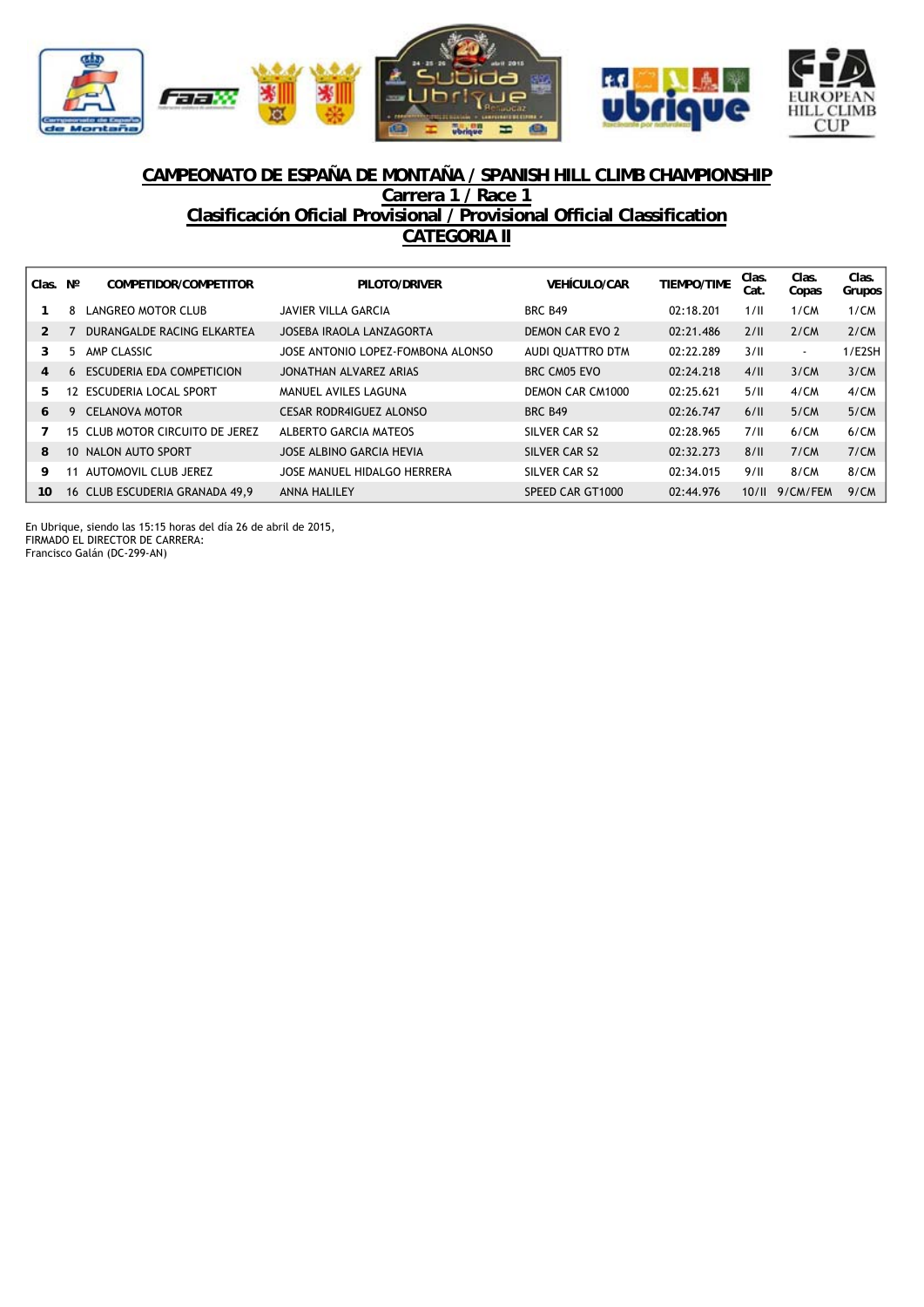



# **CAMPEONATO DE ESPAÑA DE MONTAÑA / SPANISH HILL CLIMB CHAMPIONSHIP**

## **Carrera 2 / Race 2 Clasificación Oficial / Official Classification CATEGORIA II**

| Clas. | Ν°              | COMPETIDOR/COMPETITOR          | PILOTO/DRIVER                     | <b>VEHÍCULO/CAR</b> | <b>TIEMPO/TIME</b> | Clas.<br>Cat. | Clas.<br>Copas | Clas.<br>Grupos |
|-------|-----------------|--------------------------------|-----------------------------------|---------------------|--------------------|---------------|----------------|-----------------|
|       | 5.              | AMP CLASSIC                    | JOSE ANTONIO LOPEZ-FOMBONA ALONSO | AUDI OUATTRO DTM    | 02:48.051          | 1/II          | ۰.             | 1/E2SH          |
|       |                 | DURANGALDE RACING ELKARTEA     | JOSEBA IRAOLA LANZAGORTA          | DEMON CAR EVO 2     | 02:56.704          | 2/II          | 1/CM           | 1/CM            |
| 3     | 8               | LANGREO MOTOR CLUB             | JAVIER VILLA GARCIA               | <b>BRC B49</b>      | 02:56.913          | 3/II          | 2/CM           | 2/CM            |
| 4     | 6.              | ESCUDERIA EDA COMPETICION      | JONATHAN ALVAREZ ARIAS            | BRC CM05 EVO        | 02:59.502          | 4/II          | 3/CM           | 3/CM            |
| 5.    | 9.              | <b>CELANOVA MOTOR</b>          | CESAR RODR4IGUEZ ALONSO           | <b>BRC B49</b>      | 03:01.152          | 5/II          | 4/CM           | 4/CM            |
| 6     | 12 <sup>1</sup> | <b>ESCUDERIA LOCAL SPORT</b>   | MANUEL AVILES LAGUNA              | DEMON CAR CM1000    | 03:06.685          | 6/II          | 5/CM           | 5/CM            |
|       | 10.             | NALON AUTO SPORT               | JOSE ALBINO GARCIA HEVIA          | SILVER CAR S2       | 03:09.544          | 7/II          | 6/CM           | 6/CM            |
| 8     | 11              | AUTOMOVIL CLUB JEREZ           | JOSE MANUEL HIDALGO HERRERA       | SILVER CAR S2       | 03:09.807          | 8/11          | 7/CM           | 7/CM            |
| 9     | 15.             | CLUB MOTOR CIRCUITO DE JEREZ   | ALBERTO GARCIA MATEOS             | SILVER CAR S2       | 03:19.704          | 9/II          | 8/CM           | 8/CM            |
| 10    |                 | 16 CLUB ESCUDERIA GRANADA 49.9 | <b>ANNA HALILEY</b>               | SPEED CAR GT1000    | 03:52.963          | 10/II         | 9/CM/FEM       | 9/CM            |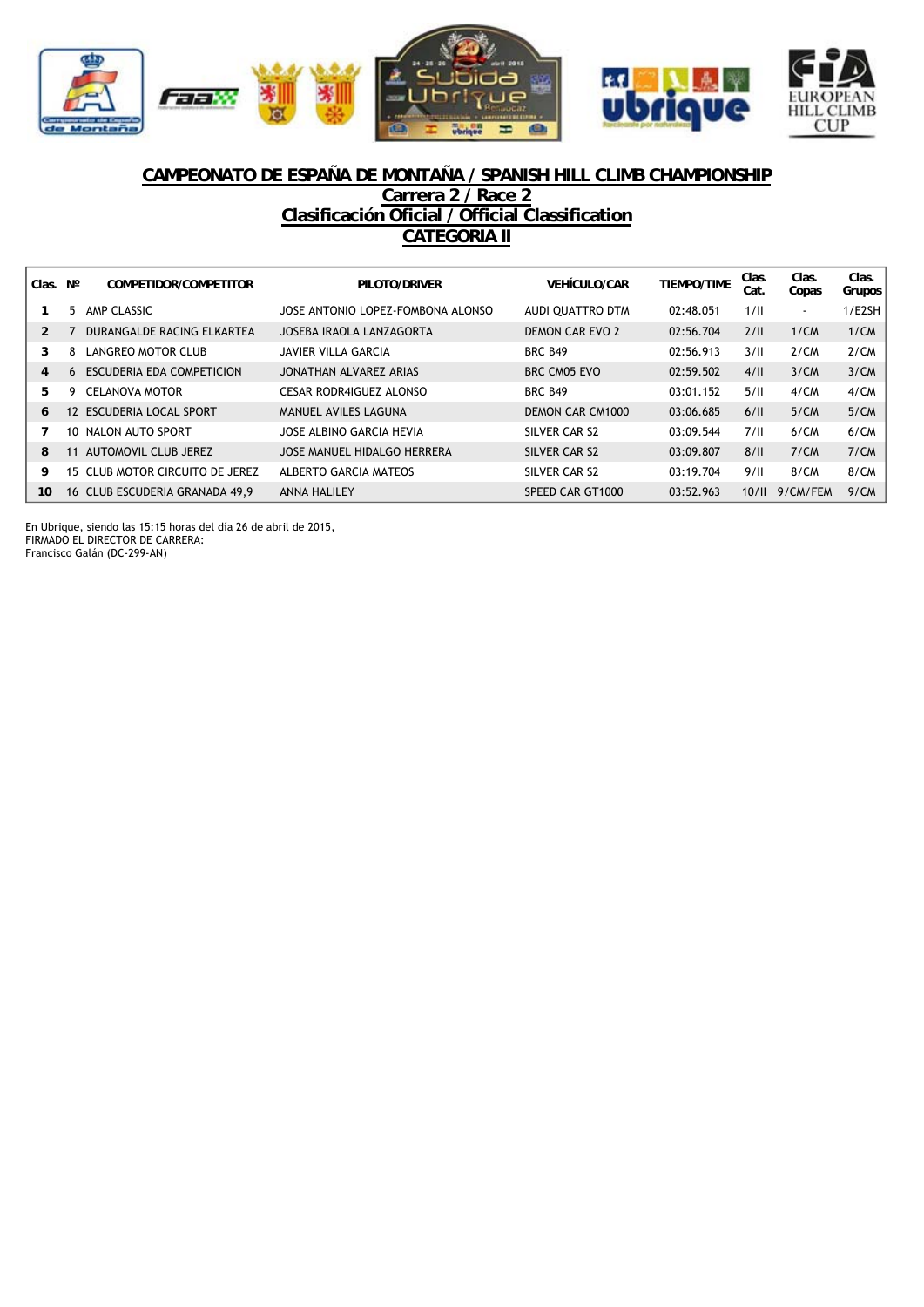



## **CAMPEONATO DE ESPAÑA DE MONTAÑA / SPANISH HILL CLIMB CHAMPIONSHIP Carrera 3 / Race 3 Clasificación Oficial Provisional / Provisional Official Classification CATEGORIA II**

| Clas. | $N^{\circ}$ | COMPETIDOR/COMPETITOR           | PILOTO/DRIVER                     | <b>VEHÍCULO/CAR</b>     | <b>TIEMPO/TIME</b> | Clas.<br>Cat. | Clas.<br>Copas           | Clas.<br>Grupos |
|-------|-------------|---------------------------------|-----------------------------------|-------------------------|--------------------|---------------|--------------------------|-----------------|
|       | 5.          | AMP CLASSIC                     | JOSE ANTONIO LOPEZ-FOMBONA ALONSO | AUDI QUATTRO DTM        | 02:44.777          | 1/II          | $\overline{\phantom{a}}$ | 1/E2SH          |
| 2     |             | DURANGALDE RACING ELKARTEA      | JOSEBA IRAOLA LANZAGORTA          | DEMON CAR EVO 2         | 02:52.328          | 2/II          | 1/CM                     | 1/CM            |
| 3     | 12          | ESCUDERIA LOCAL SPORT           | MANUEL AVILES LAGUNA              | <b>DEMON CAR CM1000</b> | 02:58.828          | 3/11          | 2/CM                     | 2/CM            |
| 4     |             | 6 ESCUDERIA EDA COMPETICION     | JONATHAN ALVAREZ ARIAS            | BRC CM05 EVO            | 03:00.008          | 4/II          | 3/CM                     | 3/CM            |
| 5.    | 11          | AUTOMOVIL CLUB JEREZ            | JOSE MANUEL HIDALGO HERRERA       | SILVER CAR S2           | 03:03.990          | 5/II          | 4/CM                     | 4/CM            |
| 6     |             | 10 NALON AUTO SPORT             | JOSE ALBINO GARCIA HEVIA          | SILVER CAR S2           | 03:04.513          | 6/II          | 5/CM                     | 5/CM            |
| 7     | 9           | <b>CELANOVA MOTOR</b>           | CESAR RODR4IGUEZ ALONSO           | <b>BRC B49</b>          | 03:05.788          | 7/II          | 6/CM                     | 6/CM            |
| 8     |             | 15 CLUB MOTOR CIRCUITO DE JEREZ | ALBERTO GARCIA MATEOS             | SILVER CAR S2           | 03:14.389          | 8/II          | 7/CM                     | 7/CM            |
|       |             |                                 |                                   |                         |                    |               |                          |                 |
|       |             | ABANDONOS/OUT                   |                                   |                         |                    |               |                          |                 |
|       | 8           | JAVIER VILLA GARCIA             | <b>BRC B49</b>                    | <b>CM</b>               | Ш                  |               |                          |                 |
|       |             | 16 ANNA HALILEY                 | SPEED CAR GT1000                  | <b>CM</b>               | $\mathbf{I}$       |               |                          |                 |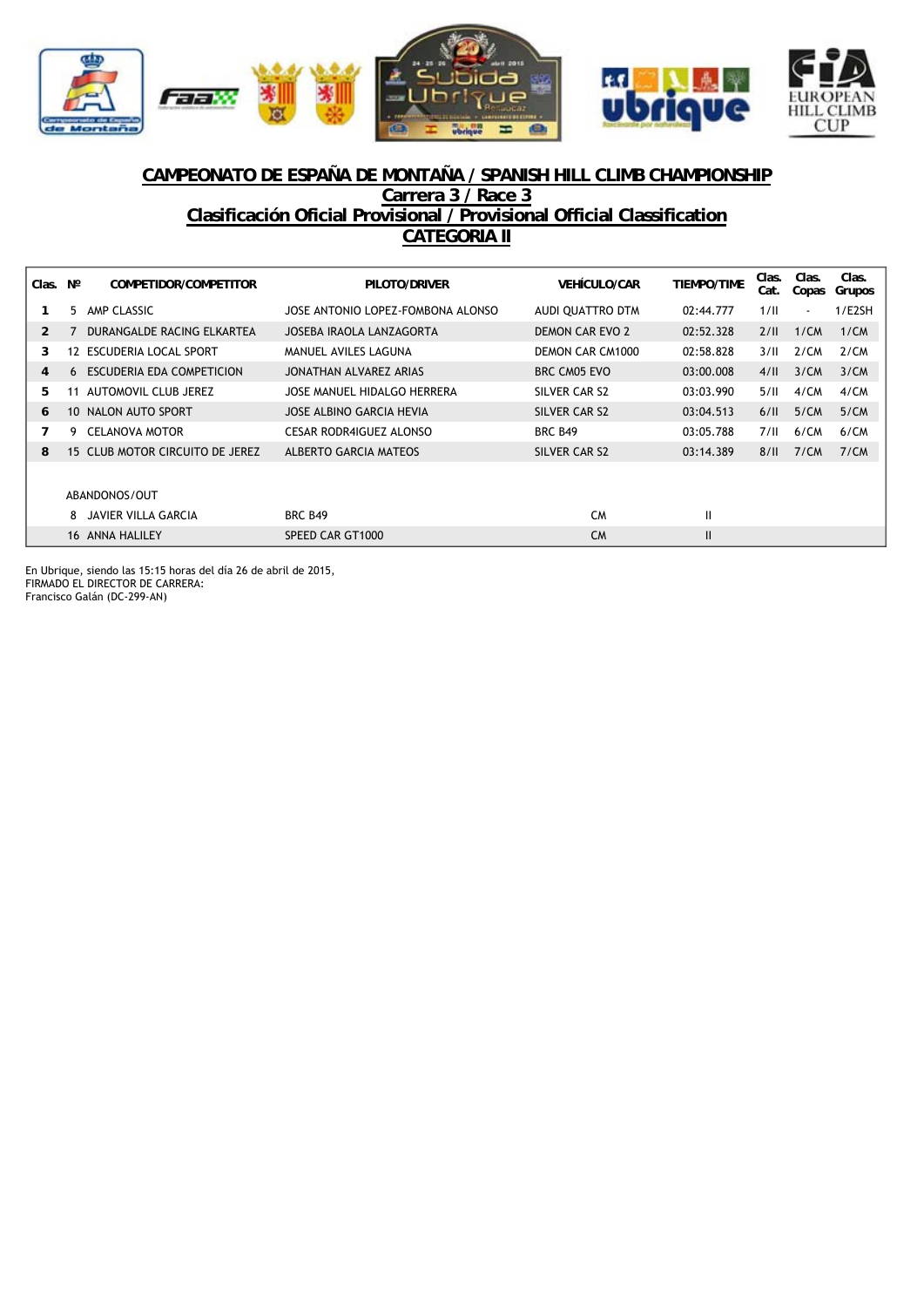

## **CAMPEONATO DE ESPAÑA DE MONTAÑA / SPANISH HILL CLIMB CHAMPIONSHIP**

**Carrera 1 / Race 1 Clasificación Oficial Provisional / Provisional Official Classification**

**CATEGORIA III**

| Clas.          | $N^{\circ}$ | COMPETIDOR/COMPETITOR             | PILOTO/DRIVER                    | <b>VEHÍCULO/CAR</b>             | <b>TIEMPO/TIME</b>                 | Clas.<br>Cat. | Clas.<br>Copas  | Clas.<br>Grupos  |
|----------------|-------------|-----------------------------------|----------------------------------|---------------------------------|------------------------------------|---------------|-----------------|------------------|
| $\mathbf{1}$   |             | 19 VILARIÑO MOTORSPORT            | RAUL BORREGUERO CALERO           | MOSLER MT 900 R                 | 02:28.575                          | 1/III         | 1/GT            | 1/GT N           |
| $\overline{2}$ |             | 18 ESCUDERIA LOCAL SPORT          | HUMBERTO JANSSENS VREDOS         | PORSCHE 997 GT3 CUP RALLYE 2010 | 02:32.723                          | 2/III         | 2/GT            | 1/GTR            |
| 3              |             | 22 AUTOMOVIL CLUB ALMERIA         | MANUEL MALDONADO JOYA            | PORSCHE 997 GT3 CUP RALLYE      | 02:34.369                          | 3/III         | 3/GT            | 2/GTR            |
| $\overline{4}$ |             | 38 ESCUDERIA PENEDES COMPETICIO   | SERGI PAÑELLA SOLER              | MITSUBISHI LANCER EVO X         | 02:35.528                          | 4/III         | 1/R             | 1/R4             |
| 5              |             | 17 ESCUDERIA LOCAL SPORT          | MICHAEL ROY ANDERSON             | GINETTA G50 GT4                 | 02:40.513                          | 5/III         | 4/GT            | 1/GT4            |
| 6              |             | 26 ESCUDERIA EDA COMPETICION      | ALDO DE ALBERTO MENENDEZ         | SEAT CORDOBA WRC                | 02:41.049                          | 6/III         |                 | 1/WRC            |
| $\overline{7}$ |             | 59 ESCUDERIA SLIKS SEVILLA        | JESUS ADORNA MORENO              | PEUGEOT 206 MAXI                | 02:43.911                          | 7/III         | 1/E1FIA         | 1/E1 FIA         |
| 8              |             | 56 ESCUDERIA UBRIQUE              | DAVID SUAREZ CARRASCO            | RENAULT CLIO WILLIAMS           | 02:44.914                          | 8/III         | 2/E1FIA         | $2/EA$ FIA       |
| 9              |             | 20 TEAM REPAUTO                   | JUAN JOSE ABIA DE LA TORRE       | PORSCHE 997 GT3 CUP RALLYE 2010 | 02:44.924                          | 9/III         | 5/GT            | 3/GTR            |
| 10             |             | 37 CLUB MOTOR CIRCUITO DE JEREZ   | FRANCISCO JAVIER REINA JIMENEZ   | RENAULT CLIO SPORT              | 02:45.476                          | 10/III        | 1/A             | 1/A              |
| 11             |             | 40 AGR COMPETICION                | <b>JOSE BLANCO ROSALES</b>       | MITSUBISHI LANCER EVO IX        | 02:46.017                          | 11/III        | 1/N             | 1/N              |
| 12             |             | 48 AUTOMOVIL CLUB ALACANS         | <b>RAFAEL SERRATOSA</b>          | <b>TVR GRIFFITH</b>             | 02:46.766                          | 12/III        | 1/H             | 1/H              |
| 13             |             | 39 MOTOR CLUB ALMENDRALEJO        | EDUARDO NORIEGO HERNANDEZ        | <b>RENAULT CLIO SPORT R3</b>    | 02:47.539                          | 13/III        | 2/R             | 1/R3             |
| 14             |             | 54 ESCUDERIA UBRIQUE              | ESTEBAN GUTIERREZ ROMERO         | <b>RENAULT CLIO SPORT 2.0</b>   | 02:49.382                          | 14/III        | 3/E1FIA         | 3/E1 FIA         |
| 15             |             | 51 ESCUDERIA CLASICOS ALCALA      | JOSE CARLOS GARCIA MORENO        | SEAT 124 ESPECIAL 2000          | 02:49.397                          | 15/III        | 4/E1FIA         | 4/E1 FIA         |
| 16             |             | 69 CLUB MOTOR CIRCUITO DE JEREZ   | AMADOR JAEN GUILLERMO            | <b>RENAULT 5 GT TURBO</b>       | 02:51.667                          | 16/III        | 5/E1FIA         | $5/EA$ FIA       |
| 17             |             | 28 ESCUDERIA RACINCOR             | <b>IVAN SANZ ESCALERA</b>        | RENAULT MEGANE COUPE            | 02:51.726                          | 17/III        | 2/A             | 2/A              |
| 18             |             | 62 CADIZ SIERRA RACING            | MANUEL MORENO GARCIA             | BMW M3                          | 02:52.110                          | 18/III        | 6/E1FIA         | 6/E1 FIA         |
| 19             |             | 33 ESCUDERIA DEL MARMOL           | DAVID SALVADOR MARTINEZ          | <b>CITROEN SAXO VTS</b>         | 02:52.909                          | 19/III        | 3/A             | 3/A              |
| 20             |             | 85 QUINTANO SPORT                 | <b>JUAN ANTONIO GALVAN PONCE</b> | PEUGEOT 205 GTI                 | 02:53.722                          | 20/III        | 7/E1FIA         | 7/E1 FIA         |
| 21             |             | 27 CADIZ SIERRA RACING            | MANUEL RAMON NIETO CHICON        | RENAULT MEGANE COUPE            | 02:53.916                          | 21/III        | 4/A             | 4/A              |
| 22             |             | 55 ESCUDERIA UBRIQUE              | PEDRO RUBIALES GARCIA            | <b>RENAULT CLIO SPORT 2.0</b>   | 02:54.607                          | 22/III        | 8/E1FIA         | 8/E1 FIA         |
| 23             |             | 60 CADIZ SIERRA RACING            | JAIME DE LA CALLE PIÑERO         | HONDA CIVIC TYPE R              | 02:55.425                          | 23/III        | 9/E1FIA         | <b>9/E1 FIA</b>  |
| 24             |             | 76 OUINTANO SPORT                 | <b>JUAN JOSE GARCIA RAMIREZ</b>  | <b>CITROEN AX</b>               | 02:55.890                          | 24/III        | 10/E1FIA        | 10/E1 FIA        |
| 25             |             | 66 ESCUDERIA RACINCOR             | MIGUEL ANGEL BLANCO SANCHEZ      | <b>RENAUL CLIO WILLIAMS</b>     | 02:56.573                          | 25/III        | 11/E1FIA        | 11/E1 FIA        |
| 26             |             | 63 ESCUDERIA LOCAL SPORT          | <b>TONY DAVIES</b>               | LANCIA DELTA HF INTEGRALE       | 02:56.735                          | 26/III        | 12/E1FIA        | 12/E1 FIA        |
| 27             |             | 82 ESCUDERIA CLASICOS ALCALA      | JOSE FRANCISCO RUIZ SANCHEZ      | PEUGEOT 205 MAXI                | 02:56.762                          | 27/III        | 13/E1FIA        | 13/E1 FIA        |
| 28             |             | 49 AUTOMOVIL CLUB ALACANS         | ANTONIO NOGUERA CASANOVA         | <b>LOTUS ELAN S1</b>            | 02:57.015                          | <b>28/III</b> | 2/H             | 2/H              |
| 29             |             | 29 MOTOR CLUB ALALA LA REAL       | ANTONIO NAVARRO NIETO            | PEUGEOT 206 XS                  | 02:57.542                          | 29/III        | 5/A             | 5/A              |
| 30             |             | 83 QUINTANO SPORT                 | MOISES CABALGA PERZ              | PEUGEOT 205 RALLYE              | 02:58.515                          | 30/III        | 14/E1FIA        | 14/E1 FIA        |
| 31             |             | 61 ESCUDERIA CLASICOS ALCALA      | <b>GERMAN SALINAS JIMENEZ</b>    | SUZUKI SWIFT GTI                | 02:58.659                          | 31/III        | 15/E1FIA        | 15/E1 FIA        |
| 32             |             | 71 AUTOMOVIL CLUB ALCALA LA REAL  | NARCISO CARRILLO CARRILLO        | <b>RENAULT 8 GORDINI</b>        | 02:58.664                          | 32/III        | 16/E1FIA        | 16/E1 FIA        |
| 33             |             | 72 MOTOR CLUB ALALA LA REAL       | JOSE ANGEL PEREZ ROMERO          | PEUGEO 106                      | 02:59.213                          | 33/III        | 17/E1FIA        | 17/E1 FIA        |
| 34             |             | 58 AUTOMOVIL CLUB JEREZ           | ANTONIO SANCHEZ BARRAGAN         | PEUGEOT 306 MAXI KIT CAR        | 02:59.510                          | 34/III        | <b>18/E1FIA</b> | <b>18/E1 FIA</b> |
| 35             |             | 24 JUAN CARLOS ALBENDEA DIAZ      | JUAN CARLOS ALBENDEA DIAZ        | <b>HYUNDAI COUPE V6</b>         | 02:59.936                          | 35/III        | $\sim$          | 1/A2             |
| 36             |             | 77 ESCUDERIA CLASICOS ALCALA      | FRANCISCO JOSE CALVILLO PARDO    | <b>CITROEN AX</b>               | 03:00.638                          | 36/III        | 19/E1FIA        | 19/E1 FIA        |
| 37             |             | 84 ESCUDERIA COLMENAR             | JOSE ANTONIO CORDERO ARANDA      | PEUGEOT 205 RALLYE              | 03:00.785                          | 37/III        | 20/E1FIA        | 20/E1 FIA        |
| 38             |             | 73 ESCUDERIA LOCAL SPORT          | FRANCISCO RAMON VILLENA NUÑEZ    | <b>CITROEN AX 1/2</b>           | 03:02.382                          | 38/III        | 21/E1FIA        | 21/E1 FIA        |
| 39             |             | 67 QUINTANO SPORT                 | ABEL VARGAS GARCIA               | RENAULT CLIO 16 V               | 03:03.730                          | 39/III        | 22/E1FIA        | 22/E1 FIA        |
| 40             |             | 70 QUINTANO SPORT                 | DIEGO JOSE ORTIZ ARJONA          | CITROEN ZX 16 V                 | 03:05.153                          | 40/III        | 23/E1FIA        | 23/E1 FIA        |
| 41             |             | 41 ESCUDERIA UBRIQUE              | <b>DAVID MARTINEZ RECIO</b>      | RENAULT MEGANE COUPE            | 03:06.156                          | 41/III        | 2/N             | 2/N              |
| 42             |             | 86 QUINTANO SPORT                 | JOSE ANGEL GUERRERO MONGAR       | PEUGEOT 205 GTI                 | 03:06.695                          | 42/III        | 24/E1FIA        | 24/E1 FIA        |
| 43             |             | 68 ESCUDERIA COLMENAR RACING      | JOSE ANTONIO ORTIGOSA FERNANDEZ  | RENAULT CLIO 16 V               | 03:08.923                          | 43/III        | 25/E1FIA        | 25/E1 FIA        |
| 44             |             | 44 MOTOR CLUB ALALA LA REAL       | JOSE JAVIER LOPEZ RUIZ           | <b>RENAULT CLIO SPORT</b>       | 03:10.767                          | 44/III        | 3/N             | 3/N              |
| 45             |             | 65 CADIZ SIERRA RACING            | M.ALEXANDER VAN LOON SANCHEZ     | RENAULT 19 16V                  | 03:11.150                          | 45/III        | 26/E1FIA        | 26/E1 FIA        |
| 46             |             | 30 CADIZ SIERRA RACING            | ERNESTO SALGUERO ROLDAN          | <b>CITROEN SAXO VTS</b>         | 03:11.794                          | 46/III        | 6/A             | 6/A              |
| 47             |             | 52 AGR COMPETICION                | RAFAEL HITA SOTO                 | SEAT 124 ESPECIAL 2000          | 03:13.332                          | 47/III        | 27/E1FIA        | 27/E1 FIA        |
| 48             |             | 36 CADIZ SIERRA RACING            | YERAY BENITEZ FERNANDEZ          | PEUGEOT 206 S16                 | 03:14.014                          | 48/III        | 7/A             | 7/A              |
| 49             |             | 42 CADIZ SIERRA RACING            | JOSE PEREZ FRAIDIAS              | RENAULT CLIO SPORT              | 03:14.169                          | 49/III        | 4/N             | 4/N              |
| 50             |             | 81 ESCUDERIA CLASICOS ALCALA      | FRANCISCO JOSE NIETO PALOMARES   | HYUNDAI ACCENT                  | 03:14.273                          | 50/III        | 28/E1FIA        | 28/E1 FIA        |
| 51             |             | 35 ESCUDERIA CLASICOS ALCALA      | JESUS DAVID JIMENEZ RUIZ         | PEUGEOT 106 XSI                 | 03:14.356                          | 51/III        | 29/E1FIA        | 29/E1 FIA        |
| 52             |             | 31 ESCUDERIA COLMENAR RACING      | <b>FRANCISCO GARCIA JIMENEZ</b>  | <b>CITROEN SAXO VTS</b>         | 03:14.565                          | 52/III        | 8/A             | 8/A              |
| 53             |             | 57 AUTOMOVIL CLUB DE JEREZ        | MANUEL JIMENEZ GONZALEZ          | PEUGEOT 106 KIT CAR             | 03:14.572                          | 53/III        | 30/E1FIA        | 30/E1 FIA        |
| 54             |             | 78 A.C. GIBRALFARO                | DIEGO DE CASAS                   | FORD ESCORT MEXICO MK1          | 03:15.264                          | 54/III        | 31/E1FIA        | 31/E1 FIA        |
| 55             |             | 79 ESCUDERIA DEL MARMOL           | LUIS UCLES CORTES                | BMW 325 E30                     | 03:15.680                          | 55/III        | 32/E1FIA        | 32/E1 FIA        |
| 56             |             | 32 ESCUDERIA UBRIQUE              | JUAN MIGUEL GARCIA ROMERO        | <b>CITROEN SAXO VTS</b>         | 03:20.876                          | 56/III        | 9/A             | 9/A              |
| 57             |             | 43 ESCUDERIA CLASICOS ALCALA      | SERGIO TORRES OLMO               | RENAULT CLIO SPORT              | 03:21.894                          | 57/III        | 5/N             | 5/N              |
| 58             |             | 75 AUTOMOVIL CLUB DE JEREZ        | MANUEL MARIA NAVALLAS GARCIA     | <b>CITROEN AX</b>               | 03:33.119                          | 58/III        | 33/E1FIA        | 33/E1 FIA        |
| 59             |             | 74 ESCUDERIA UBRIQUE              | JUAN MANUEL CHACON ROMERO        | <b>CITROEN AX GT</b>            | 03:33.606                          | 59/III        | 34/E1FIA/J      | 34/E1 FIA        |
| 60             |             | 80 CLUB ESCUDERIA GRANADA 49,9    | LUIS GRACIAN GARCIA              | <b>BMW 325</b>                  | 03:41.892                          | 60/III        | 35/E1FIA        | 35/E1 FIA        |
|                |             |                                   |                                  |                                 |                                    |               |                 |                  |
|                |             | ABANDONOS/OUT                     |                                  |                                 |                                    |               |                 |                  |
|                |             | 47 MIGUEL ANGEL CLEMENTE HATERO   | SEAT 124 ESPECIAL 2000           | H                               | $\ensuremath{\mathsf{III}}\xspace$ |               |                 |                  |
|                |             | 50 GABRIEL RODRIGUEZ GIRELA       | SEAT 124 ESPECIAL 2000           | E1 FIA                          | Ш                                  |               |                 |                  |
|                |             | 64 ANTONIO LUIS RODRIGUEZ SANCHEZ | LANCIA DELTA HF INTEGRALE        | E1 FIA                          | Ш                                  |               |                 |                  |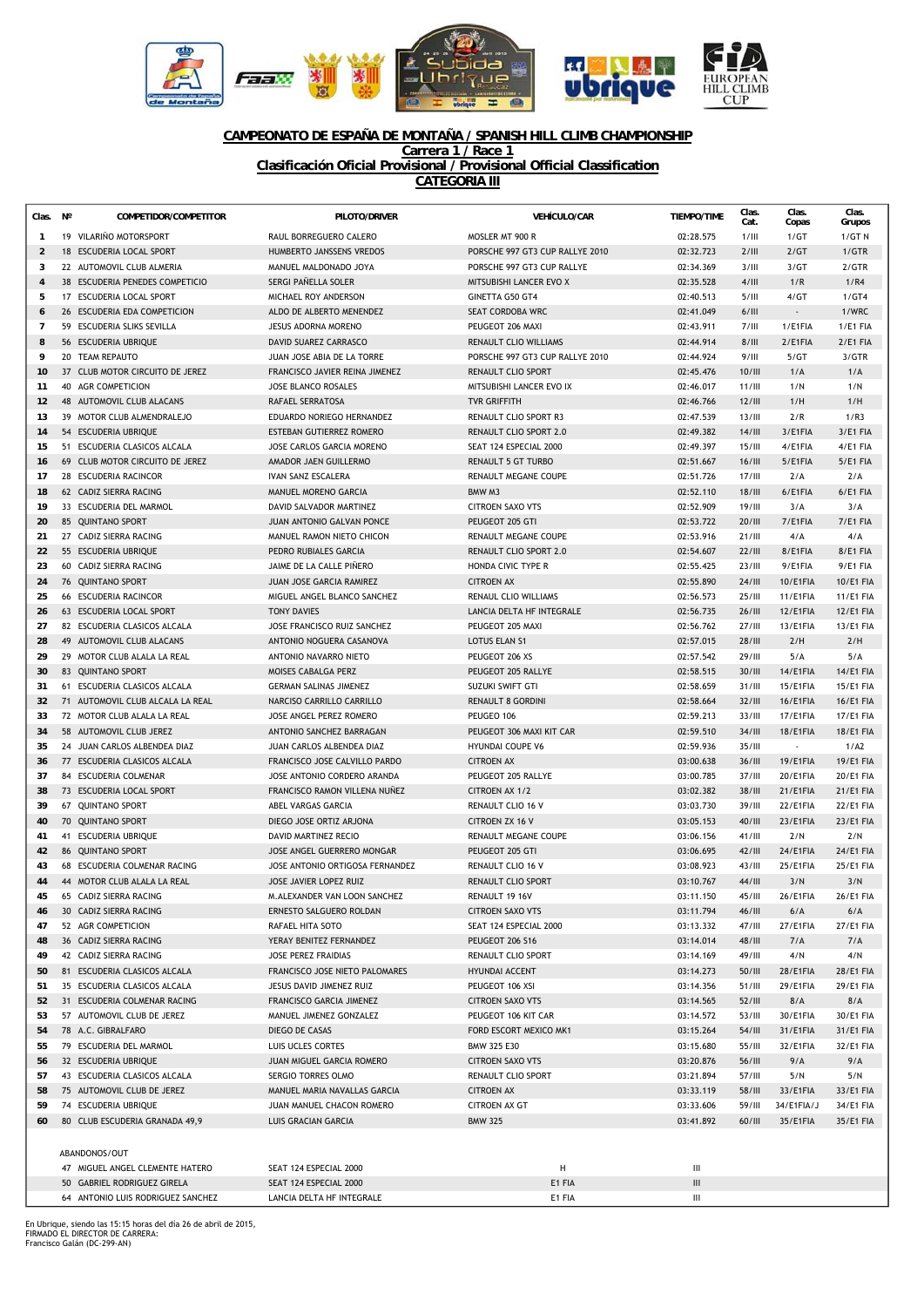

### **CAMPEONATO DE ESPAÑA DE MONTAÑA / SPANISH HILL CLIMB CHAMPIONSHIP Carrera 2 / Race 2**

**Clasificación Oficial / Official Classification**

**CATEGORIA III**

| Clas. Nº       | COMPETIDOR/COMPETITOR            | PILOTO/DRIVER                                           | <b>VEHÍCULO/CAR</b>                       | <b>TIEMPO/TIME</b>     | Clas.<br>Cat.    | Clas.<br>Copas           | Clas.<br>Grupos        |
|----------------|----------------------------------|---------------------------------------------------------|-------------------------------------------|------------------------|------------------|--------------------------|------------------------|
| $\mathbf{1}$   | 38 ESCUDERIA PENEDES COMPETICIO  | SERGI PAÑELLA SOLER                                     | MITSUBISHI LANCER EVO X                   | 02:57.445              | 1/III            | 1/R                      | 1/R4                   |
| $\overline{2}$ | 26 ESCUDERIA EDA COMPETICION     | ALDO DE ALBERTO MENENDEZ                                | SEAT CORDOBA WRC                          | 03:00.908              | 2/III            | $\overline{\phantom{a}}$ | 1/WRC                  |
| 3              | 18 ESCUDERIA LOCAL SPORT         | HUMBERTO JANSSENS VREDOS                                | PORSCHE 997 GT3 CUP RALLYE 2010           | 03:01.750              | 3/III            | 1/GT                     | 1/GTR                  |
| $\overline{4}$ | 40 AGR COMPETICION               | <b>JOSE BLANCO ROSALES</b>                              | MITSUBISHI LANCER EVO IX                  | 03:03.216              | 4/III            | 1/N                      | 1/N                    |
| 5              | 39 MOTOR CLUB ALMENDRALEJO       | EDUARDO NORIEGO HERNANDEZ                               | RENAULT CLIO SPORT R3                     | 03:05.232              | 5/III            | 2/R                      | 1/R3                   |
| 6              | 59 ESCUDERIA SLIKS SEVILLA       | <b>JESUS ADORNA MORENO</b>                              | PEUGEOT 206 MAXI                          | 03:05.457              | 6/III            | 1/E1FIA                  | 1/E1 FIA               |
| $\overline{7}$ | 51 ESCUDERIA CLASICOS ALCALA     | JOSE CARLOS GARCIA MORENO                               | SEAT 124 ESPECIAL 2000                    | 03:06.522              | 7/III            | 2/E1FIA                  | 2/E1 FIA               |
| 8              | 37 CLUB MOTOR CIRCUITO DE JEREZ  | FRANCISCO JAVIER REINA JIMENEZ                          | RENAULT CLIO SPORT                        | 03:06.833              | 8/III            | 1/A                      | 1/A                    |
| 9              | 76 OUINTANO SPORT                | JUAN JOSE GARCIA RAMIREZ                                | <b>CITROEN AX</b>                         | 03:08.257              | 9/III            | 3/E1FIA                  | 3/E1 FIA               |
| 10             | 56 ESCUDERIA UBRIQUE             | DAVID SUAREZ CARRASCO                                   | RENAULT CLIO WILLIAMS                     | 03:08.791              | 10/III           | 4/E1FIA                  | $4/EA$ FIA             |
| 11             | 17 ESCUDERIA LOCAL SPORT         | MICHAEL ROY ANDERSON                                    | GINETTA G50 GT4                           | 03:14.322              | $11/III$         | 2/GT                     | 1/GT4                  |
| 12             | 69 CLUB MOTOR CIRCUITO DE JEREZ  | AMADOR JAEN GUILLERMO                                   | <b>RENAULT 5 GT TURBO</b>                 | 03:14.395              | 12/III           | 5/E1FIA                  | <b>5/E1 FIA</b>        |
| 13             | 82 ESCUDERIA CLASICOS ALCALA     | JOSE FRANCISCO RUIZ SANCHEZ                             | PEUGEOT 205 MAXI                          | 03:15.739              | 13/III           | 6/E1FIA                  | 6/E1 FIA               |
| 14             | 22 AUTOMOVIL CLUB ALMERIA        | MANUEL MALDONADO JOYA                                   | PORSCHE 997 GT3 CUP RALLYE                | 03:16.899              | 14/III           | 3/GT                     | 2/GTR                  |
| 15             | 29 MOTOR CLUB ALALA LA REAL      | ANTONIO NAVARRO NIETO                                   | PEUGEOT 206 XS                            | 03:17.890              | 15/III           | 2/A                      | 2/A                    |
| 16             | 60 CADIZ SIERRA RACING           | JAIME DE LA CALLE PIÑERO                                | HONDA CIVIC TYPE R                        | 03:18.652              | 16/III           | 7/E1FIA                  | <b>7/E1 FIA</b>        |
| 17             | 83 QUINTANO SPORT                | MOISES CABALGA PERZ                                     | PEUGEOT 205 RALLYE                        | 03:20.899              | 17/III           | 8/E1FIA                  | 8/E1 FIA               |
| 18             | 27 CADIZ SIERRA RACING           | MANUEL RAMON NIETO CHICON                               | RENAULT MEGANE COUPE                      | 03:21.779              | 18/III           | 3/A                      | 3/A                    |
| 19             | 58 AUTOMOVIL CLUB JEREZ          | ANTONIO SANCHEZ BARRAGAN                                | PEUGEOT 306 MAXI KIT CAR                  | 03:21.931              | 19/III           | 9/E1FIA                  | <b>9/E1 FIA</b>        |
| 20             | 72 MOTOR CLUB ALALA LA REAL      | <b>JOSE ANGEL PEREZ ROMERO</b>                          | PEUGEO 106                                | 03:22.176              | 20/III           | $10$ /E1FIA              | 10/E1 FIA              |
| 21             | 24 JUAN CARLOS ALBENDEA DIAZ     | JUAN CARLOS ALBENDEA DIAZ                               | <b>HYUNDAI COUPE V6</b>                   | 03:22.523              | 21/III           | $\blacksquare$           | 1/A2                   |
| 22             | 54 ESCUDERIA UBRIQUE             | ESTEBAN GUTIERREZ ROMERO                                | RENAULT CLIO SPORT 2.0                    | 03:22.655              | 22/III           | 11/E1FIA                 | 11/E1 FIA              |
| 23             | 49 AUTOMOVIL CLUB ALACANS        | ANTONIO NOGUERA CASANOVA                                | LOTUS ELAN S1                             | 03:22.936              | 23/III           | 1/H                      | 1/H                    |
| 24             | 85 QUINTANO SPORT                | JUAN ANTONIO GALVAN PONCE                               | PEUGEOT 205 GTI                           | 03:23.552              | 24/III           | 12/E1FIA                 | 12/E1 FIA              |
| 25             | 63 ESCUDERIA LOCAL SPORT         | <b>TONY DAVIES</b>                                      | LANCIA DELTA HF INTEGRALE                 | 03:25.136              | 25/III           | 13/E1FIA                 | 13/E1 FIA              |
| 26             | 86 OUINTANO SPORT                | JOSE ANGEL GUERRERO MONGAR                              | PEUGEOT 205 GTI                           | 03:27.147              | 26/III           | 14/E1FIA                 | 14/E1 FIA              |
| 27             | 19 VILARIÑO MOTORSPORT           | RAUL BORREGUERO CALERO                                  | MOSLER MT 900 R                           | 03:27.250              | 27/III           | 4/GT                     | 1/GT N                 |
| 28             | 66 ESCUDERIA RACINCOR            | MIGUEL ANGEL BLANCO SANCHEZ                             | RENAUL CLIO WILLIAMS                      | 03:28.150              | 28/III           | 15/E1FIA                 | 15/E1 FIA              |
| 29             | 44 MOTOR CLUB ALALA LA REAL      | JOSE JAVIER LOPEZ RUIZ                                  | RENAULT CLIO SPORT                        | 03:28.730              | 29/11            | 2/N                      | 2/N                    |
| 30             | 65 CADIZ SIERRA RACING           | M.ALEXANDER VAN LOON SANCHEZ                            | RENAULT 19 16V                            | 03:29.056              | 30/III           | 16/E1FIA                 | 16/E1 FIA              |
| 31             | 78 A.C. GIBRALFARO               | DIEGO DE CASAS                                          | FORD ESCORT MEXICO MK1                    | 03:29.432              | 31/III           | 17/E1FIA                 | 17/E1 FIA              |
| 32             | 48 AUTOMOVIL CLUB ALACANS        | RAFAEL SERRATOSA                                        | <b>TVR GRIFFITH</b>                       | 03:30.474              | 32/III           | 2/H                      | 2/H                    |
| 33             | 33 ESCUDERIA DEL MARMOL          | DAVID SALVADOR MARTINEZ                                 | <b>CITROEN SAXO VTS</b>                   | 03:31.596              | 33/III           | 4/A                      | 4/A                    |
| 34             | 77 ESCUDERIA CLASICOS ALCALA     | FRANCISCO JOSE CALVILLO PARDO                           | <b>CITROEN AX</b>                         | 03:31.693              | 34/III           | 18/E1FIA                 | 18/E1 FIA              |
| 35             | 28 ESCUDERIA RACINCOR            | <b>IVAN SANZ ESCALERA</b>                               | RENAULT MEGANE COUPE                      | 03:31.705              | 35/III           | 5/A                      | 5/A                    |
| 36             | 50 AGR COMPETICION               | <b>GABRIEL RODRIGUEZ GIRELA</b>                         | SEAT 124 ESPECIAL 2000                    | 03:32.897              | 36/III           | 19/E1FIA                 | 19/E1 FIA              |
| 37             | 41 ESCUDERIA UBRIQUE             | DAVID MARTINEZ RECIO                                    | RENAULT MEGANE COUPE                      | 03:33.204              | 37/III           | 3/N                      | 3/N                    |
| 38             | 84 ESCUDERIA COLMENAR            | JOSE ANTONIO CORDERO ARANDA                             | PEUGEOT 205 RALLYE                        | 03:34.185              | 38/III           | 20/E1FIA                 | 20/E1 FIA              |
| 39             | 71 AUTOMOVIL CLUB ALCALA LA REAL | NARCISO CARRILLO CARRILLO                               | <b>RENAULT 8 GORDINI</b>                  | 03:34.839              | 39/III           | 21/E1FIA                 | 21/E1 FIA              |
| 40             | 30 CADIZ SIERRA RACING           | ERNESTO SALGUERO ROLDAN                                 | <b>CITROEN SAXO VTS</b>                   | 03:35.815              | 40/III           | 6/A                      | 6/A                    |
| 41             | 20 TEAM REPAUTO                  | JUAN JOSE ABIA DE LA TORRE                              | PORSCHE 997 GT3 CUP RALLYE 2010           | 03:35.984              | 41/III           | 5/GT                     | 3/GTR                  |
| 42             | 67 QUINTANO SPORT                | ABEL VARGAS GARCIA                                      | RENAULT CLIO 16 V                         | 03:36.378              | 42/III           | 22/EHFA                  | 22/E1 FIA              |
|                | 70 QUINTANO SPORT                | DIEGO JOSE ORTIZ ARJONA                                 | CITROEN ZX 16 V                           | 03:36.900              |                  |                          | 23/E1 FIA              |
| 43<br>44       | 61 ESCUDERIA CLASICOS ALCALA     | <b>GERMAN SALINAS JIMENEZ</b>                           | SUZUKI SWIFT GTI                          | 03:37.384              | 43/III<br>44/III | 23/E1FIA<br>24/E1FIA     | 24/E1 FIA              |
|                | 81 ESCUDERIA CLASICOS ALCALA     | FRANCISCO JOSE NIETO PALOMARES                          |                                           | 03:38.620              | 45/III           | 25/E1FIA                 | 25/E1 FIA              |
| 45<br>46       | 31 ESCUDERIA COLMENAR RACING     | FRANCISCO GARCIA JIMENEZ                                | HYUNDAI ACCENT<br><b>CITROEN SAXO VTS</b> | 03:39.581              | 46/III           | 7/A                      | 7/A                    |
|                |                                  | JUAN MIGUEL GARCIA ROMERO                               |                                           |                        |                  |                          |                        |
| 47             | 32 ESCUDERIA UBRIQUE             |                                                         | CITROEN SAXO VTS                          | 03:42.129              | 47/III           | 8/A                      | 8/A                    |
| 48             | 42 CADIZ SIERRA RACING           | JOSE PEREZ FRAIDIAS                                     | RENAULT CLIO SPORT                        | 03:42.541              | 48/III           | 4/N<br>26/E1FIA          | 4/N                    |
| 49             | 73 ESCUDERIA LOCAL SPORT         | FRANCISCO RAMON VILLENA NUÑEZ                           | CITROEN AX 1/2                            | 03:47.123              | 49/III           |                          | 26/E1 FIA              |
| 50             | 35 ESCUDERIA CLASICOS ALCALA     | JESUS DAVID JIMENEZ RUIZ                                | PEUGEOT 106 XSI                           | 03:49.527<br>03:50.606 | 50/III           | 27/E1FIA                 | 27/E1 FIA              |
| 51             | 62 CADIZ SIERRA RACING           | MANUEL MORENO GARCIA<br>JOSE ANTONIO ORTIGOSA FERNANDEZ | BMW M3<br>RENAULT CLIO 16 V               |                        | 51/III<br>52/III | 28/E1FIA<br>29/E1FIA     | 28/E1 FIA<br>29/E1 FIA |
| 52             | 68 ESCUDERIA COLMENAR RACING     |                                                         |                                           | 03:51.418<br>03:51.774 |                  |                          |                        |
| 53             | 36 CADIZ SIERRA RACING           | YERAY BENITEZ FERNANDEZ                                 | PEUGEOT 206 S16                           |                        | 53/III           | 9/A                      | 9/A                    |
| 54             | 75 AUTOMOVIL CLUB DE JEREZ       | MANUEL MARIA NAVALLAS GARCIA                            | <b>CITROEN AX</b>                         | 03:53.795              | 54/III           | 30/E1FIA                 | 30/E1 FIA              |
| 55             | 74 ESCUDERIA UBRIQUE             | JUAN MANUEL CHACON ROMERO                               | CITROEN AX GT                             | 04:02.122              | 55/III           | 31/E1FIA/J               | 31/E1 FIA              |
| 56             | 80 CLUB ESCUDERIA GRANADA 49,9   | LUIS GRACIAN GARCIA                                     | <b>BMW 325</b>                            | 04:29.167              | 56/III           | 32/E1FIA                 | 32/E1 FIA              |
|                |                                  |                                                         |                                           |                        |                  |                          |                        |
|                | ABANDONOS/OUT                    |                                                         |                                           |                        |                  |                          |                        |
|                | 52 RAFAEL HITA SOTO              | SEAT 124 ESPECIAL 2000                                  | E1 FIA                                    | Ш                      |                  |                          |                        |